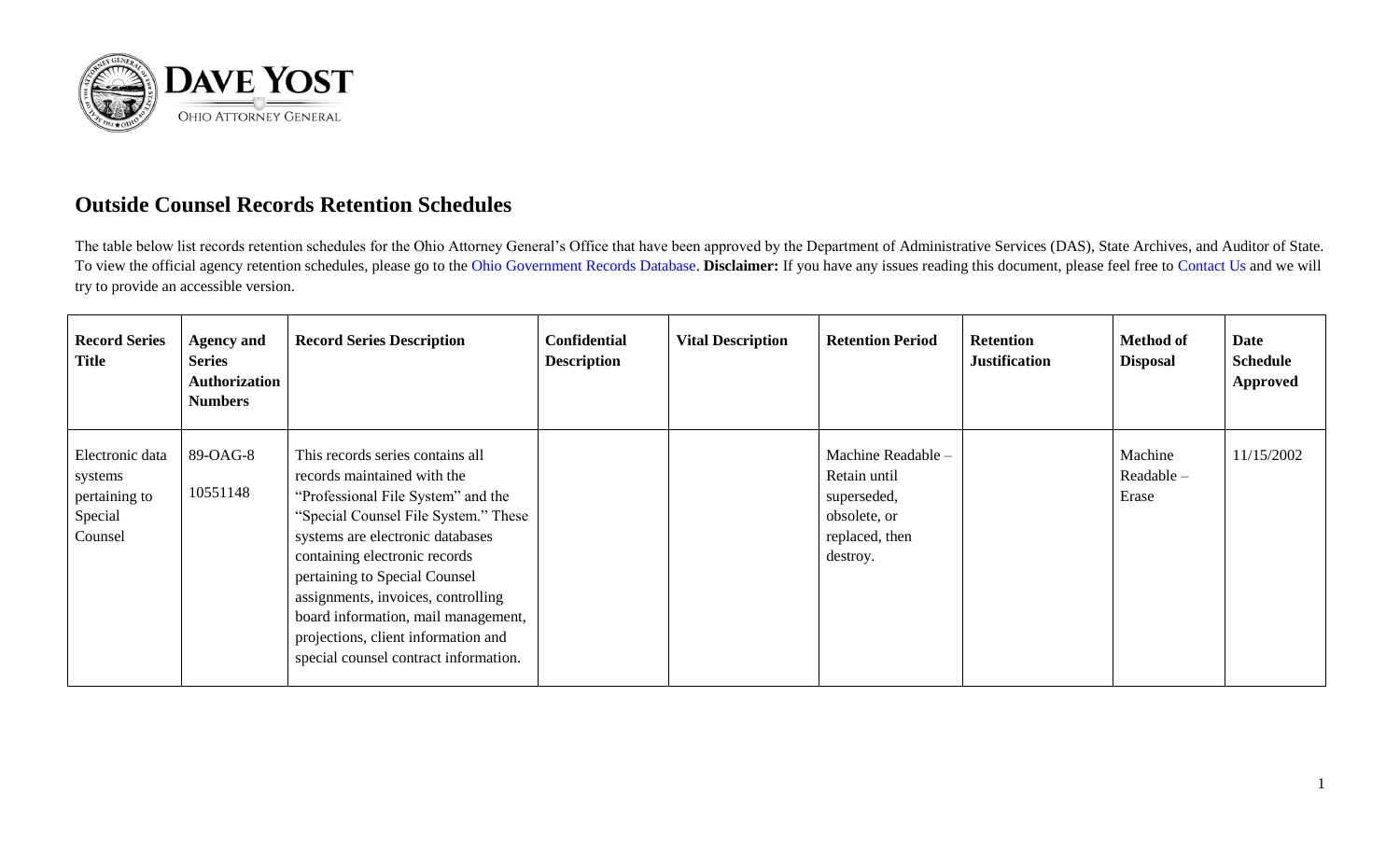

| <b>Record Series</b><br><b>Title</b> | <b>Agency and</b><br><b>Series</b><br>Authorization<br><b>Numbers</b> | <b>Record Series Description</b>                                                                                                                                                                                                                                                                                                                                                   | <b>Confidential</b><br><b>Description</b> | <b>Vital Description</b> | <b>Retention Period</b>               | <b>Retention</b><br><b>Justification</b> | <b>Method of</b><br><b>Disposal</b> | Date<br><b>Schedule</b><br><b>Approved</b> |
|--------------------------------------|-----------------------------------------------------------------------|------------------------------------------------------------------------------------------------------------------------------------------------------------------------------------------------------------------------------------------------------------------------------------------------------------------------------------------------------------------------------------|-------------------------------------------|--------------------------|---------------------------------------|------------------------------------------|-------------------------------------|--------------------------------------------|
| Controlling<br><b>Board Filings</b>  | 89-OAG-15<br>10551510                                                 | Formal request to Controlling Board<br>to get approval waiver for non-<br>competitive selection in order to<br>contract with outside counsel on<br>behalf of clients whose individual<br>vendor contracts exceed \$50,000. Can<br>include, but is not limited to<br>controlling board forms and filing<br>documents, correspondence with<br>clients and firms, notes and research. |                                           |                          | Machine Readable -<br>2 fiscal years. |                                          | Machine<br>Readable-<br>Delete      | 10/23/2012                                 |
| Client<br>Projections                | 89-OAG-16<br>10551513                                                 | Report generated for each client that<br>lists all matters for the current fiscal<br>year and the associated costs, as well<br>as budget projections and anticipated<br>matters for the next fiscal year. Used<br>to establish client budget projections<br>for the following year.                                                                                                |                                           |                          | Paper $-2$ fiscal<br>years.           |                                          | $Paper -$<br>Recycle                | 10/23/2012                                 |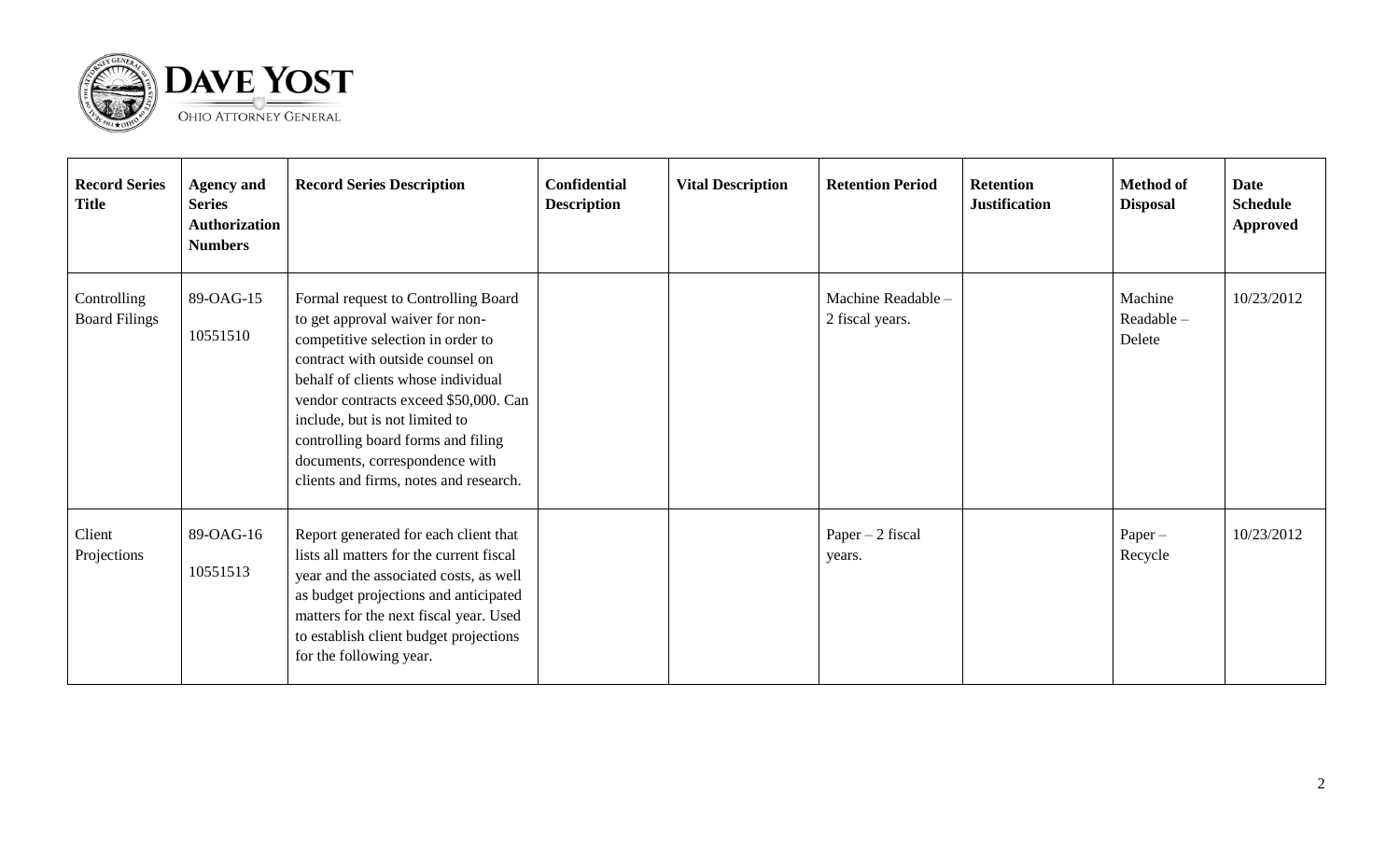

| <b>Record Series</b><br><b>Title</b> | <b>Agency and</b><br><b>Series</b><br>Authorization<br><b>Numbers</b> | <b>Record Series Description</b>                                                                                                                                                                                                                               | <b>Confidential</b><br><b>Description</b> | <b>Vital Description</b> | <b>Retention Period</b>                                                                                                                                                                                                                                                                                                                                                    | <b>Retention</b><br><b>Justification</b>                                                                                                                                                                                                                                                                                                          | <b>Method of</b><br><b>Disposal</b>                    | Date<br><b>Schedule</b><br><b>Approved</b> |
|--------------------------------------|-----------------------------------------------------------------------|----------------------------------------------------------------------------------------------------------------------------------------------------------------------------------------------------------------------------------------------------------------|-------------------------------------------|--------------------------|----------------------------------------------------------------------------------------------------------------------------------------------------------------------------------------------------------------------------------------------------------------------------------------------------------------------------------------------------------------------------|---------------------------------------------------------------------------------------------------------------------------------------------------------------------------------------------------------------------------------------------------------------------------------------------------------------------------------------------------|--------------------------------------------------------|--------------------------------------------|
| <b>Client Matter</b><br>Files        | 89-OAG-17<br>10551511                                                 | Files track attorney general client<br>matters that are assigned to outside<br>counsel. Files can include, but may<br>not be limited to: assignment and<br>amendment letters, invoice approval<br>letters, request for outside counsel,<br>and correspondence. |                                           |                          | Machine-Readable-<br>8 years from end of<br>fiscal year (signed)<br>on or after<br>$9/28/2012$ , 15 years<br>from end of fiscal<br>year (signed prior to<br>$9/28/2012$ ).<br>Paper $-8$ years from<br>end of fiscal year<br>(signed on or after<br>$9/28/2012$ , 15 years<br>from end of fiscal<br>year (signed prior to<br>$9/28/2012$ or until<br>saved electronically. | Assignment letters<br>and amendments are<br>treated as agreements<br>contracts. ORC<br>3205.06 stipulates an<br>8 year statute of<br>limitation for<br>contracts in writing.<br>Because the<br>retroactive clause is<br>dependent on<br>variables, any before<br>9/28/2012 will be<br>retained for 15 years<br>per the statute of<br>limitations. | Machine<br>Readable-<br>Delete<br>$Paper -$<br>Recycle | 10/23/2012                                 |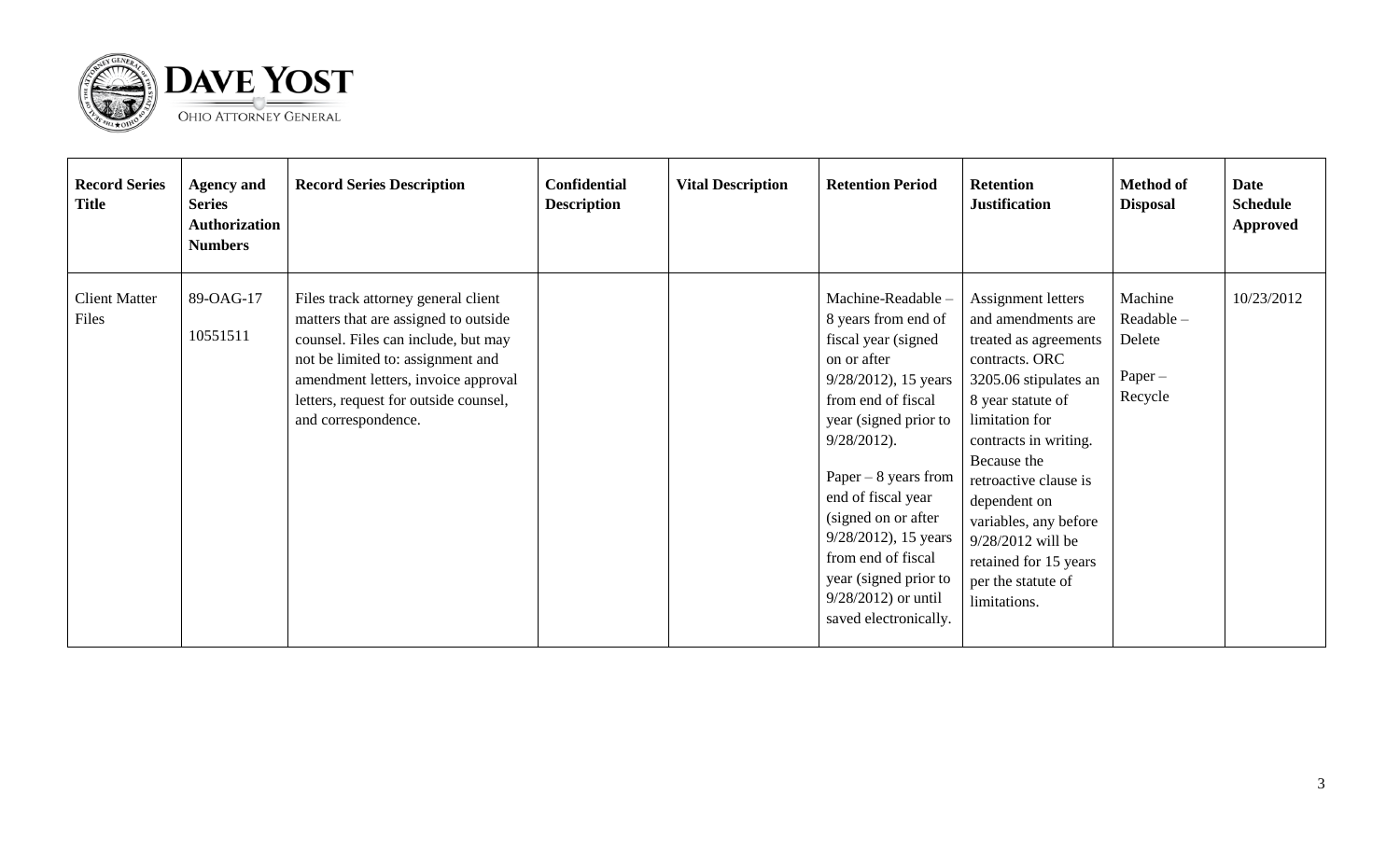

| <b>Record Series</b><br><b>Title</b> | <b>Agency and</b><br><b>Series</b><br><b>Authorization</b><br><b>Numbers</b> | <b>Record Series Description</b>                                                                                                                                                                                   | <b>Confidential</b><br><b>Description</b> | <b>Vital Description</b> | <b>Retention Period</b>                                                                                                                                                                                                                                          | <b>Retention</b><br><b>Justification</b> | <b>Method of</b><br><b>Disposal</b> | Date<br><b>Schedule</b><br><b>Approved</b> |
|--------------------------------------|------------------------------------------------------------------------------|--------------------------------------------------------------------------------------------------------------------------------------------------------------------------------------------------------------------|-------------------------------------------|--------------------------|------------------------------------------------------------------------------------------------------------------------------------------------------------------------------------------------------------------------------------------------------------------|------------------------------------------|-------------------------------------|--------------------------------------------|
| Appointment<br>Letters               | 89-OAG-18<br>10551512                                                        | Letters appointing outside counsel for<br>special counsel work. These letters<br>have not been created since 2008 and<br>were decorative. They did not serve<br>as the official appointment of special<br>counsel. |                                           |                          | Paper – One-time<br>disposal of obsolete<br>records: these letters<br>are no longer created<br>and hold no value to<br>the office since these<br>are decorative<br>copies. The official<br>appointment is the<br>assignment letter<br>within the Client<br>file. |                                          | $Paper -$<br>Recycle                | 10/23/2012                                 |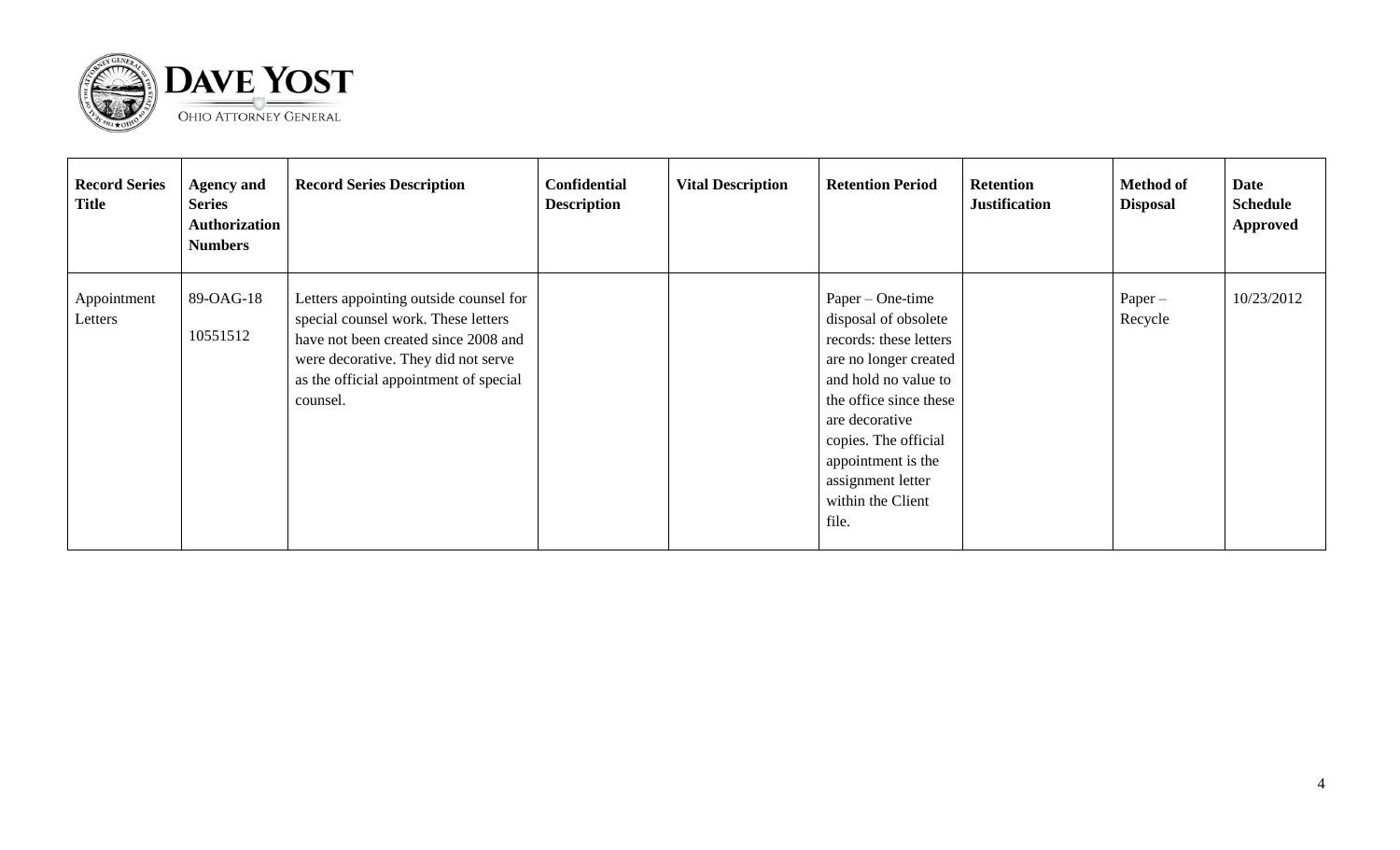

| <b>Record Series</b><br><b>Title</b>                                   | <b>Agency and</b><br><b>Series</b><br><b>Authorization</b><br><b>Numbers</b> | <b>Record Series Description</b>                                                                                                                                                                                                                                                                                                                                                                                                                                                                                                                                                                                                                                                                                                                                                        | <b>Confidential</b><br><b>Description</b>                                        | <b>Vital Description</b> | <b>Retention Period</b>                                                                                                                                                                                                                                                                                                                                                                            | <b>Retention</b><br><b>Justification</b>                                                                                                                                                                                                                                          | <b>Method of</b><br><b>Disposal</b>             | Date<br><b>Schedule</b><br>Approved |
|------------------------------------------------------------------------|------------------------------------------------------------------------------|-----------------------------------------------------------------------------------------------------------------------------------------------------------------------------------------------------------------------------------------------------------------------------------------------------------------------------------------------------------------------------------------------------------------------------------------------------------------------------------------------------------------------------------------------------------------------------------------------------------------------------------------------------------------------------------------------------------------------------------------------------------------------------------------|----------------------------------------------------------------------------------|--------------------------|----------------------------------------------------------------------------------------------------------------------------------------------------------------------------------------------------------------------------------------------------------------------------------------------------------------------------------------------------------------------------------------------------|-----------------------------------------------------------------------------------------------------------------------------------------------------------------------------------------------------------------------------------------------------------------------------------|-------------------------------------------------|-------------------------------------|
| Outside<br><b>Counsel Firm</b><br>Files and<br>Retention<br>Agreements | 89-OAG-19<br>10551690                                                        | Files compiled and used to make<br>decisions on hiring outside counsel<br>firms. Those hired will contain a<br>contract between the Ohio Attorney<br>General's Office (AGO) and the<br>outside counsel that establishes the<br>provisions of legal services to be<br>provided by the outside counsel, as<br>well as reporting responsibilities,<br>salary and budget information, and<br>other terms of the agreement. Records<br>include, but are not limited to,<br>completed request for qualifications<br>(RFQ), firm biographies, affidavit of<br>eligibility, declaration of material<br>assistance (DMA), affirmative action<br>plan verification (AAPV), W-9 and<br>vendor ID forms, conflict waivers,<br>retention agreement, correspondence,<br>and quarterly status reports. | ORC 149.43 -<br>Attorney/Client<br>Privilege,<br><b>Attorney Work</b><br>Product |                          | Machine Readable -<br>8 years from end of<br>fiscal year (signed<br>on or after<br>$9/28/2012$ , 15 years<br>from end of fiscal<br>year (signed prior to<br>$9/28/2012$ ).<br>Paper – Retain 8<br>years from end of<br>fiscal year (signed<br>on or after<br>$9/28/2012$ , 15 years<br>from end of fiscal<br>year (signed prior to<br>$9/28/2012$ , unless<br>scanned and saved<br>electronically. | ORC 2305.06<br>stipulates an 8 year<br>statute of limitations<br>for contracts and<br>agreements in<br>writing. Because the<br>retroactive clause is<br>dependent on<br>variables, any before<br>9/28/2012 will be<br>retained for 15 years<br>per the statute of<br>limitations. | Machine<br>Readable-<br>Delete<br>Paper – Shred | 10/4/2018                           |